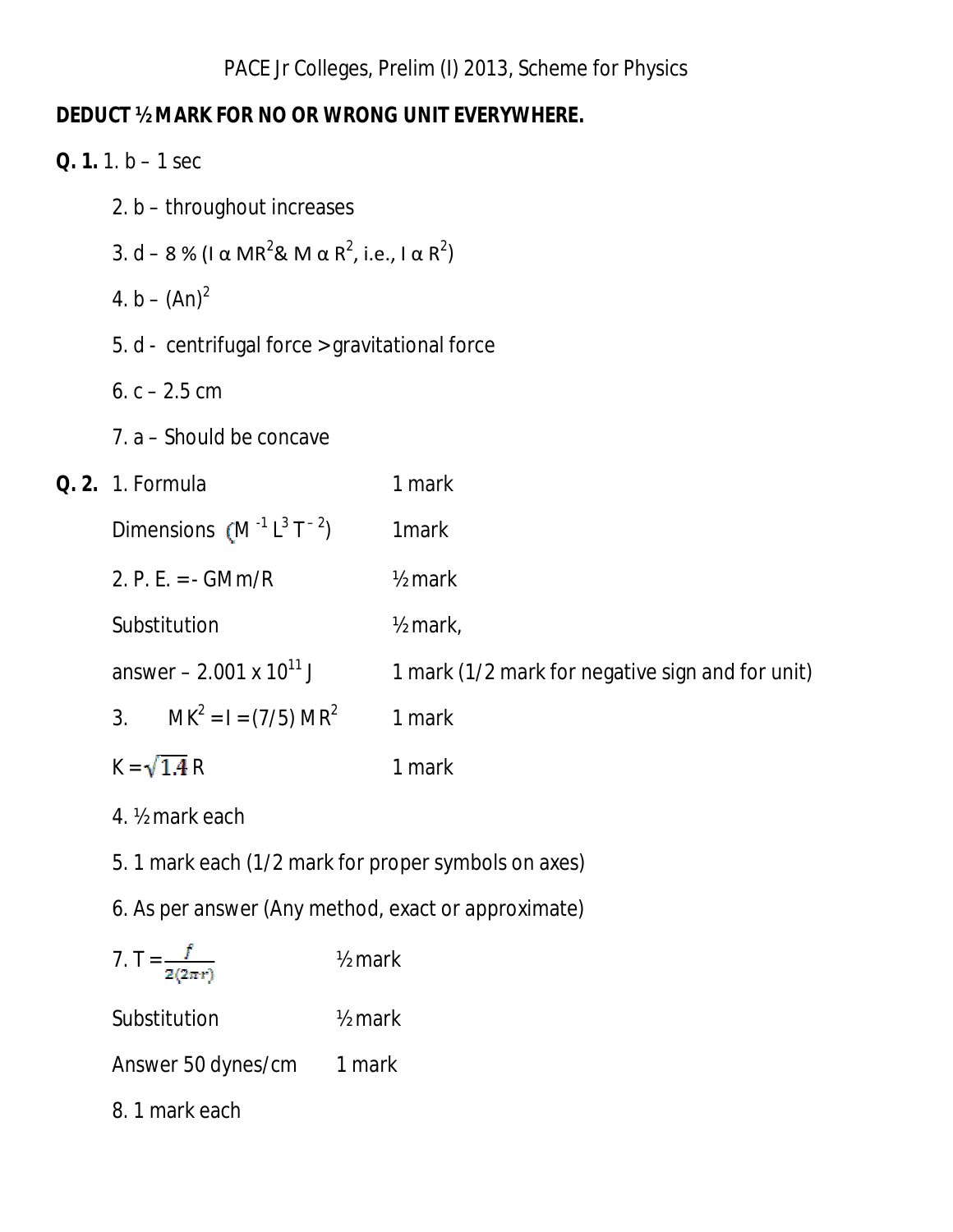## *Q. 3.* 1. Figure is not essential. Meanings of symbols must be mentioned. Step wise marks.

2. Figure ½ mark. Stepwise 2.5 marks, starting with equation of source particle and then introducing negative phase difference.

|    | 3. N' = $N\left[\frac{v + v_o}{v - v_s}\right]$                  | 1/ <sub>2</sub> mark                                                |                    |
|----|------------------------------------------------------------------|---------------------------------------------------------------------|--------------------|
|    | $v_o = v_s = v_{train} = 10 \text{ m/s}$                         | $\frac{1}{2}$ mark                                                  |                    |
|    | $N' = 700$ Hz                                                    | 1 mark                                                              |                    |
|    | $f_{beats}$ = 40 Hz                                              | 1/ <sub>2</sub> marks                                               |                    |
|    | Beats not audible or not detectable                              | $\frac{1}{2}$ mark                                                  |                    |
|    | 4. Correct number of oscillations, per day = $86400/2$ = $43200$ |                                                                     | $1/2$ mark         |
|    |                                                                  | Actual number of oscillations performed, per day 86400/1.98 = 43640 | 1 mark             |
|    | Number of oscillations gained, per day = $43640 - 43200 = 440$   |                                                                     | $\frac{1}{2}$ mark |
|    | Time gained, per day = $440 \times 2 = 880 \text{ s}$            |                                                                     | 1 mark             |
|    | <b>Q. 4.</b> A. Step wise marks (4)                              |                                                                     |                    |
| B) | $P.V^{\gamma}$ = constant                                        | $\frac{1}{2}$ mark                                                  |                    |
|    | $Y = 7/5 = 1.4$                                                  | $\frac{1}{2}$ mark                                                  |                    |
|    | Calculation                                                      | 1 mark                                                              |                    |
|    | Answer = $2.639$ atm                                             | 1 mark                                                              |                    |
|    | Q. 4. OR. A. Figure with directions of vectors                   | $\frac{1}{2}$ mark                                                  |                    |
|    | Remaining 2.5 marks stepwise.                                    |                                                                     |                    |
| В. | $I_1n_1 - I_2n_2 = (I_1 + I_2)n$                                 | 1 mark                                                              |                    |
|    | Answer $=$ 5 rpm, in the sense of rotation of second wheel.      | 1 mark                                                              |                    |
|    | <b><i>Q. 5.</i></b> 1. D – frequency                             |                                                                     |                    |
|    | $2. D - 1.732$                                                   |                                                                     |                    |
|    | 3. A – $(M^{-1}L^{-2}T^4I^2)$                                    |                                                                     |                    |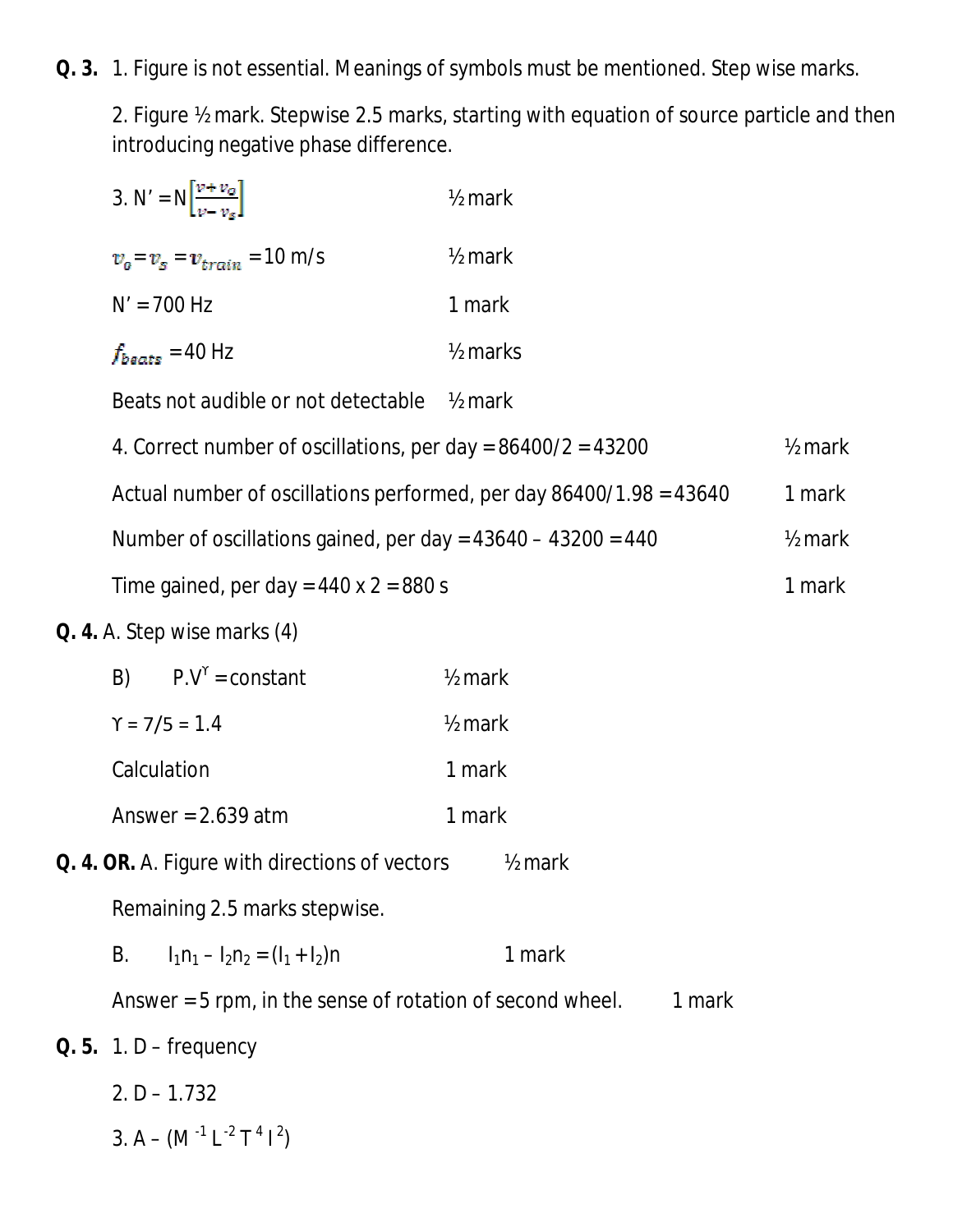- 4. D Reactive circuit
- 5.  $C GS/(G + S)$
- 6.  $B n^{-3}$
- 7. A Intensity of incident radiations

| <b><i>Q. 6.</i></b> 1. Number of waves = $\frac{d_g}{\lambda_g} = \frac{12 \mu m}{\lambda_a}$ | 1 mark  |        |
|-----------------------------------------------------------------------------------------------|---------|--------|
| Answer $d_q$ = 8 $\mu$ m                                                                      | 1 mark  |        |
| 2. Definition                                                                                 | 1 mark  |        |
| Gyromagnetic ratio = $e/2m_e$ = 8.8 x 10 <sup>10</sup> C/kg                                   |         | 1 mark |
| 3. Each point,                                                                                | 1 mark. |        |
| 4. Figure,                                                                                    | 1 mark  |        |
| Labelling,                                                                                    | 1 mark. |        |

5.  $1 + \frac{1}{2} + \frac{1}{2}$  mark

6. Formula ½ mark, substitution 1 mark, answer 2 x 10 $^{-4}$  A (0.2 mA) ½ mark.

7. d $\theta$  = 1.22  $\lambda/D$  = 3.66 x 10<sup>-7</sup> radian.

Formula ½ mark, substitution 1 mark, answer ½ mark.

- 8. Formula ½ mark, substitution 1 mark, answer  $\frac{1}{\sqrt{2}} = 0.7071 g$  % mark.
- *Q. 7.* 1. Limitations of Rutherford theory: ½ mark each.

How those are overcome in Bohr's theory (in postulate II and III): 1 mark each.

2. Any method, answer 2.016 V (E = 6.216 eV,  $\phi$  = 4.2 V, i.e., answer 2.016 V)

3. 
$$
C = \frac{1}{4\pi^2 f_0^2 L} = \frac{1}{1000\pi^2} = 1.012 \times 10^{-4} F
$$
 2 marks

| $I = V/R = 3 A$                     | 1 mark |
|-------------------------------------|--------|
| 4. Diagram 1 mark                   | 1 mark |
| Explanation of amplitude modulation | 1 mark |